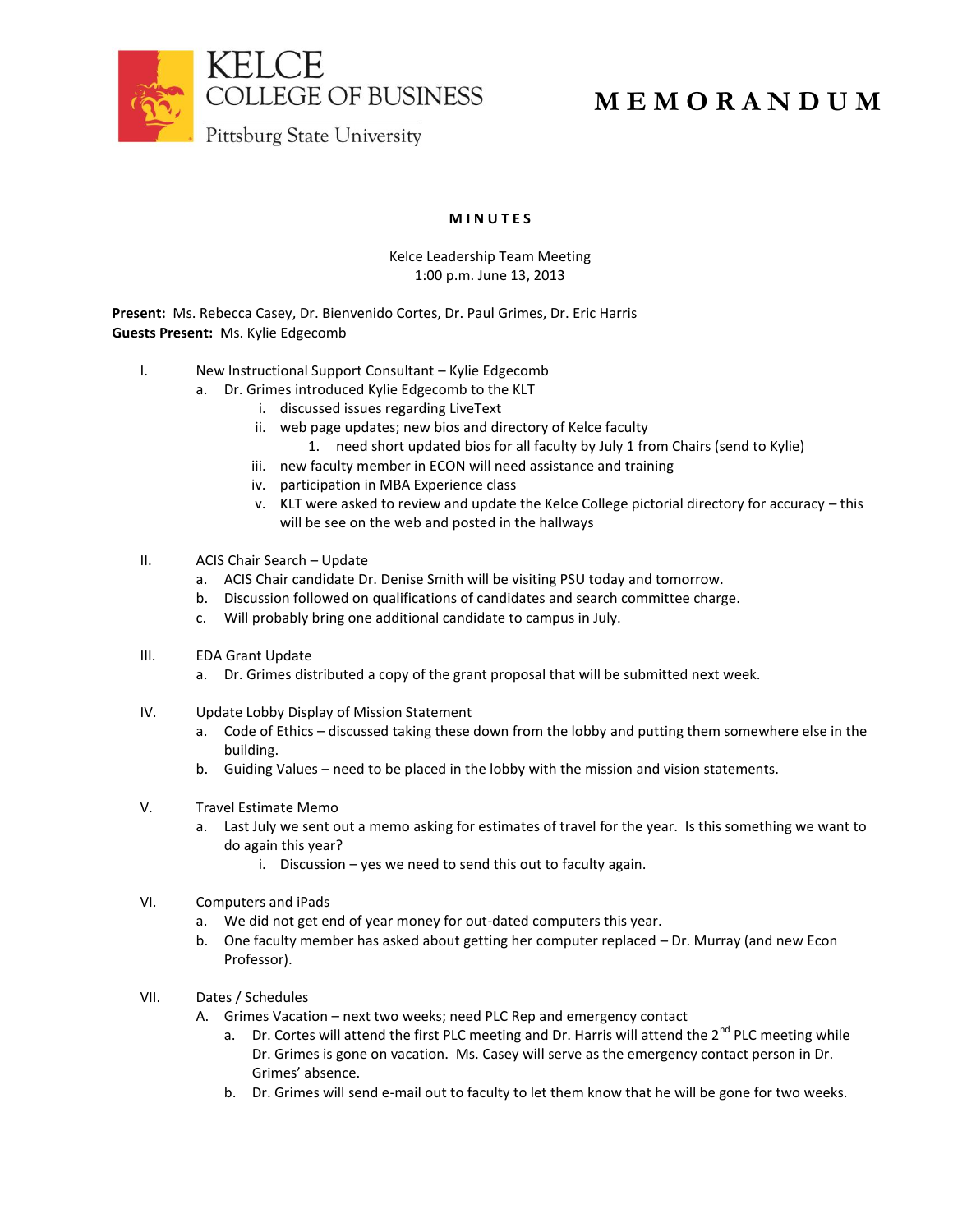- B. Fall Opening Faculty Meeting set date
	- a.  $NFO 8/12-13$
	- b. Professional Development 8/14
	- c. Opening Faculty Meeting Thursday, August 15
	- d. Will set date for Kelce meeting Thursday, August 15 after the Opening Faculty Meeting (will have Mall Deli cater)
- C. KLT Meetings Summer
	- a. Will schedule July meetings when we know when everyone will be here.
	- b. Fall KLT meetings will take place on Wednesdays at 1:00.
- D. AACSB Team Leader Visit
	- a. Need to have team leader visit as soon as possible.
	- b. Should wait until after the training meeting that is in September.
	- c. Will try to have him visit sometime in October.
- E. AACSB Planning Sessions
	- a. Need to have planning sessions with KLT and faculty to prepare for AACSB visit.
	- b. Will prepare agenda for visitation team.
	- c. Need to go ahead and reserve hotel rooms.
- VIII. Miscellaneous
	- A. Digital Measures Progress
		- a. Feedback from faculty has been positive.
		- b. In the fall faculty will be instructed to make updates to vita in Digital Measures instead of sending vita to the Dean's office.
	- B. Research Impact Measures Citation Analysis (googlescholar.com)
		- a. Need to get more information on this area. Dr. Grimes has been able to access his information, but could not access for any other faculty in the college.
	- C. College Directory Updates
	- D. Gen Ed Course Availability handout
		- a. Handout from Bill Ivy on General Education courses that are still available at PSU was distributed.
		- b. Discussed the possibility of adding more seats to COB gen ed courses if there is still space in the rooms. We may need to not be so rigid on small class size.
	- E. Budget Situation / KNEA Negotiations
		- a. Bottom line is that there will be a \$900,000 cut this year at PSU.
		- b. Historically, tuition recommendation committee makes recommendation for tuition increases to the President. Tuition increase request was 7.4% for next year.
		- c. Governor has to sign/approve the budget cut and then the Board of Regents has to approve the tuition increase. This would allow a mid-year salary adjustment for faculty if approved.
	- F. Dean's Meeting w/ President
		- a. Discussion on budget legislature has promised to do an in-depth analysis of higher education funding / spending.
		- b. Purpose of meeting was to tell the Dean's that they are expected to do more fundraising and development activities.
		- c. Student Center building remodeling and plans to add on to the facility came in over budget. They have decided to try to get additional funding in order to totally fund the project.
	- G. Paraguay
		- a. Dr. Murray will be going to Paraguay this fall to teach a class. Dr. Murray will visit with some of the big companies to find out if there is interest in starting an MBA Program there.
	- H. Missouri Southern visit Dr. Cortes and Dr. Grimes visited last week.
		- a. Their COB has many labs/rooms that have corporate sponsors.
		- b. They are ready to pull the plug on their MBA Program. PSU may be able to start offering MBA courses/program in Joplin.
- IX. Updates and Announcements
	- A. Casey
		- a. Dr. Roush was in this week still doing chemo every four weeks and has been approved for disability which will start July 1. Dr. Grimes and Ms. Casey will need to meet with Michele Sexton to find out the implications of him taking disability.